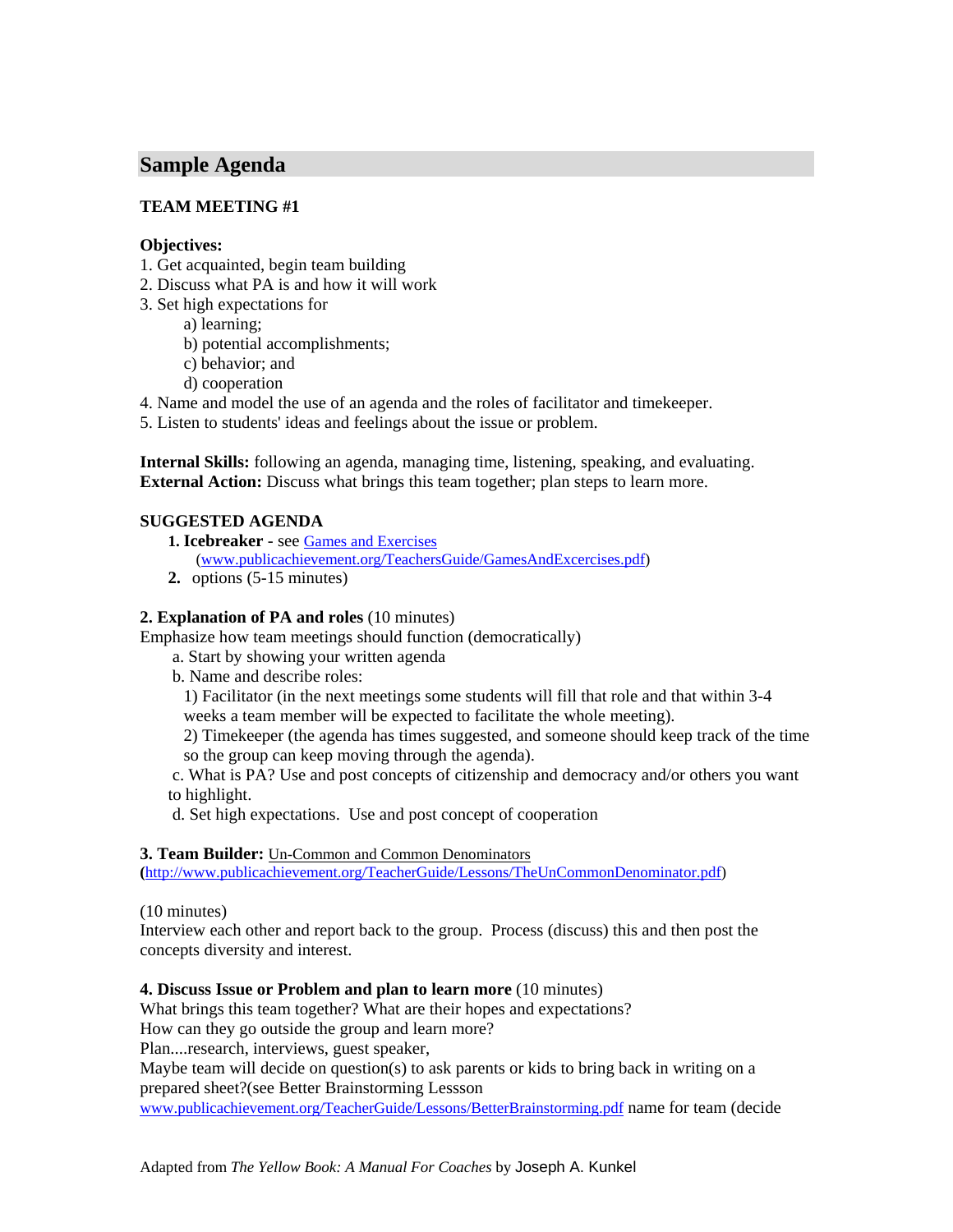next week/can change)

#### **5. Evaluation** (5 minutes)

Name and post the concept evaluation. Discuss importance of evaluation for learning and for planning. Evaluate according to Appendix 3, p. 163 of Green Book.

#### **TEAM MEETING #2**

#### **Objectives:**

1. Build an agenda

2. Rules - Discuss why rules or norms are necessary. Set high expectations for behavior and cooperation

3. Roles - begin to try roles of facilitator and timekeeper

#### **Core Concepts:**

– democracy - freedom - accountability **Internal Skills:**  create an agenda; facilitate; evaluate; appreciate rules **External Action:** discuss what your problem/issue is

#### **SUGGESTED AGENDA**

# **1. Team Builder/Recall exercise** (5 minutes)

**3.** Use Charades or another games from Games and Exercises (www.publicachievement.org/TeachersGuide/GamesAndExcercises.pdf)

to recall concepts learned in previous lesson

### **2. Build an Agenda** (5 minutes)

Teacher should suggest items for agenda (esp. discuss rules; evaluation); ask for student input on other items they would like to include; and if they need prompting ask if there's anything about their problem to add. Remember to ease students into the roles of facilitator and timekeeper.

#### **3. Rules** (15 minutes)

A. Discuss freedom/law or rules; dictatorship/democracy/anarchy.

B. Explain democracy and PA as "rule by the people." Review school rules that apply, and their consequences.

C. Brainstorm ideas for rules.

D. Nominate, discuss, and agree on rules (and consequences) for this team

E. If ready, vote to adopt rules and consequences. These can/should be modified as you go along. Celebrate in some small way. Have signing ceremony will remind students that they have agreed to abide by these expectations and had input into their creation.

### **4. Issue Work** (10 minutes)

Discuss team name.

What research got done? Who can help the team do to learn more? It is important to help the team get beyond what they initially know. Guest speakers, field trips, interviews can help them learn more.

Set some tasks for next meeting.

### **5. Evaluation** (5 minutes)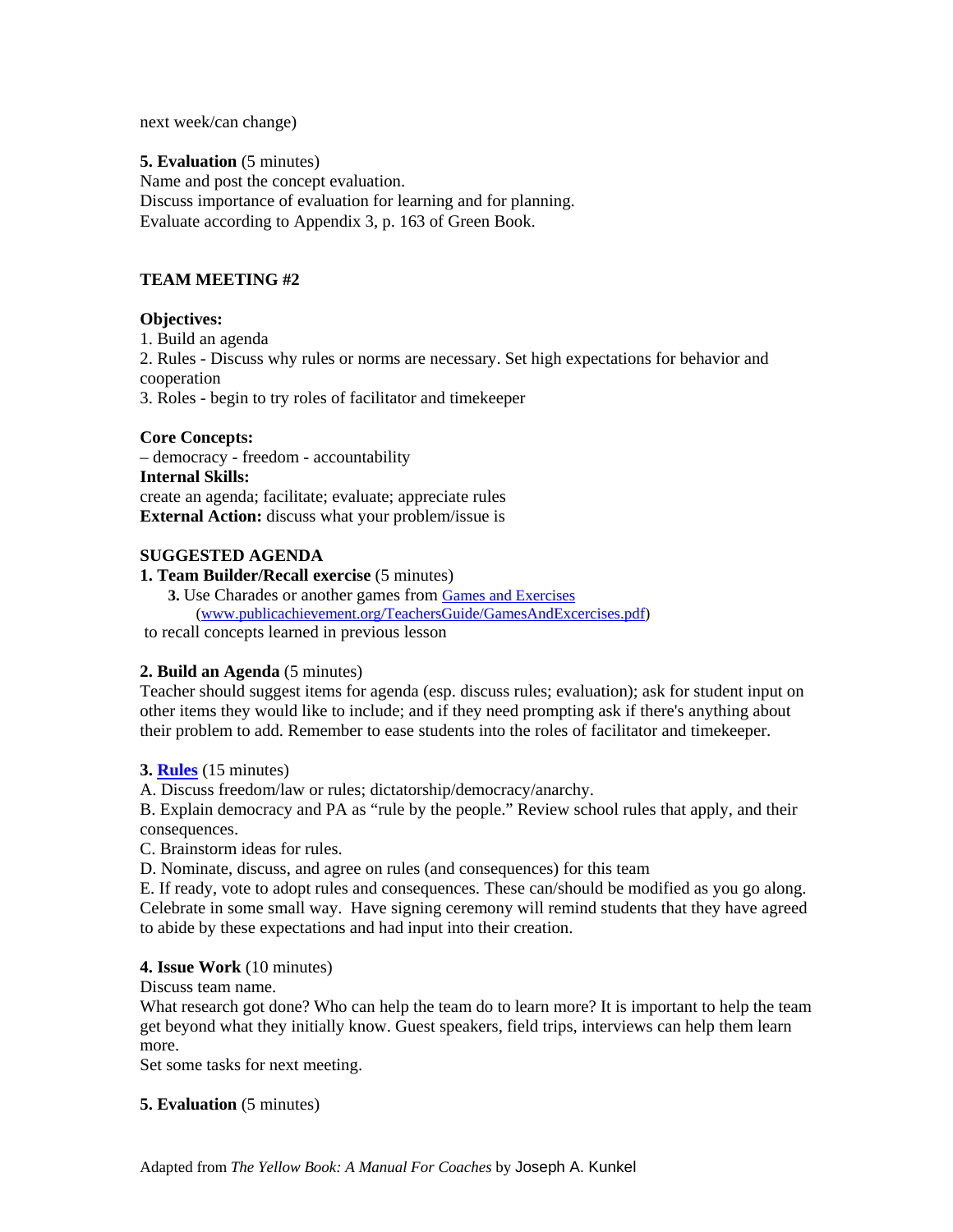# **TEAM MEETING #3**

### **Objectives:**

- 1. Work together to build an agenda
- 2. Develop a written record and use recorder role.

**4.** 3. Learn mind mapping (www.publicachievement.org/TeachersGuide/MindMapping.pdf)

4. Prepare for research

**Core Concepts:** democracy, public work, accountability **Internal Skills:** keep a written record; use rules; discuss (talk/listen) civilly; use evaluation to build next week's agenda **External Action:** do some research on your problem

#### **SUGGESTED AGENDA**

Ask for volunteers as facilitator, timekeeper

#### **1. Build an Agenda**

Teacher should suggest items for agenda (esp. discuss rules; evaluation); ask for student input on other items they would like to include.

#### **2. Records and Recorder**

What do they remember from previous meetings? How can we do better at remembering? Introduce Recorder role. Teams that keep a record book or log don't have to start over each week.

#### **3. Power Mapping (pre-mapping)** (15 minutes)

(see www.publicachievement.org/TeacherGuide/Lessons/MappingStakeholders.pdf)

 Introduce concept of stakeholders; brainstorm who they might be Introduce concept of self-interest. Plan to continue this next week; maybe they can add to list of stakeholders as homework.

### **4. Issue Work**

Discuss research/fact finding that needs to get done. Get volunteers to do some small steps to learn more.

### **5. Evaluation**

Tie in to next week's agenda

### **TEAM MEETING #4**

#### **Objectives:**

- 1. Begin process of research, investigation, and fact finding.
- 2. Understand value of accountability: others are expecting you to do what you say.
- 3. Distinguish issue/problem/project.
- 4. Develop a mission statement.

#### **Core Concepts:** accountability